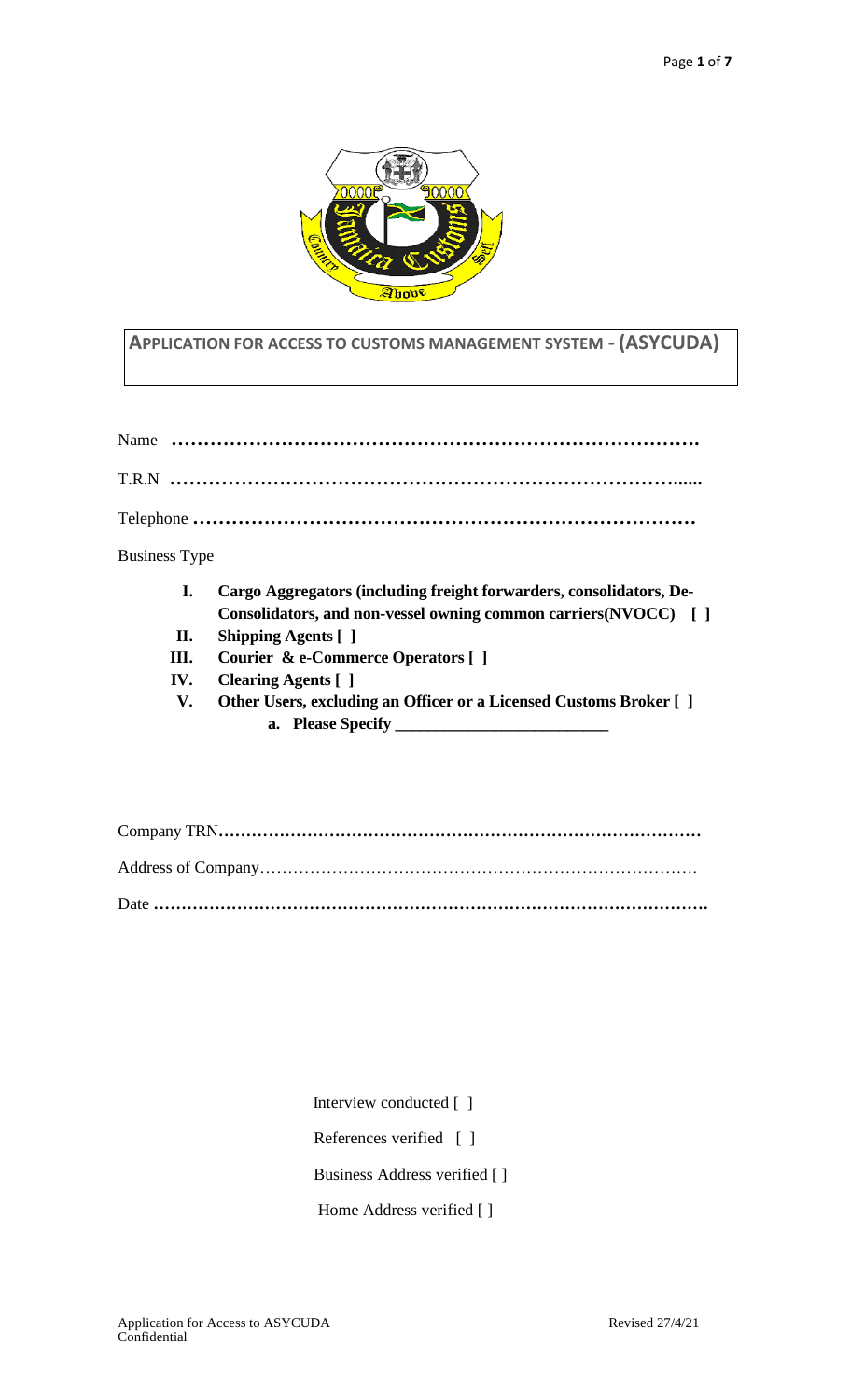# Please Answer All Questions

| 1. What is your mother's name? (including Maiden name)                                           |
|--------------------------------------------------------------------------------------------------|
|                                                                                                  |
| 2. What is your place of birth? (hospital)                                                       |
|                                                                                                  |
|                                                                                                  |
| 3. What is your current address?                                                                 |
|                                                                                                  |
|                                                                                                  |
| 4. How long have you been living at this address?                                                |
|                                                                                                  |
| 5. What was your previous address? (if address has been changed within the last 2 years)         |
|                                                                                                  |
|                                                                                                  |
|                                                                                                  |
|                                                                                                  |
| 6. Please provide detailed directions to your current residence (include prominent<br>landmarks) |
|                                                                                                  |
|                                                                                                  |
|                                                                                                  |
|                                                                                                  |
|                                                                                                  |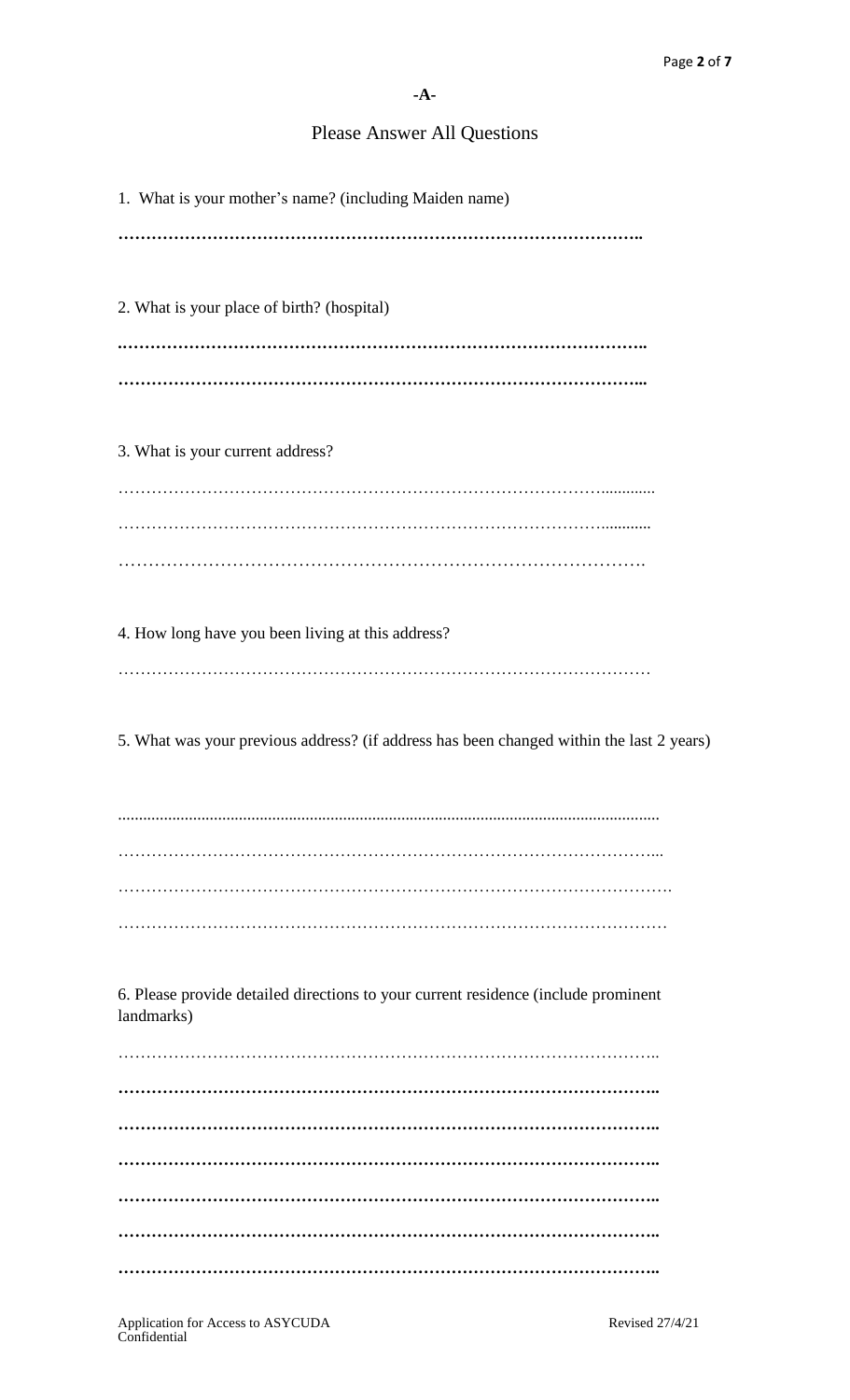7. Please provide name and contact number for your next of Kin

**……………………………………………………………………………………………… ……………………………………………………………………………………………… ………………………………………………………………………………………………** ………………………………………………………………………………………………

8. Do you have any immediate family members who work in the field of Courier Services or Customs Brokerage? If so, please provide details.

……………………………………………………………………………………… **……………………………………………………………………………………… ……………………………………………………………………………………… ………………………………………………………………………………………**

9. Have you ever been employed to the Jamaica Customs Agency?

 $YES \square NO \square$ 

If yes, when did you leave and under what circumstances?

…………………………………………………………………………………………..

10. Do you have any immediate family members who work with the Jamaica Customs Agency? If so provide details.

 ……………………………………………………………………………………………… ……………………………………………………………………………………………… ……………………………………………………………………………………………..

11. Have you had any formal training in ASYCUDA?

 $YES \Box NO \Box$ 

If Yes, please provide details.

……………………………………………………………………………………………. …………………………………………………………………………………………….. …………………………………………………………………………………………….. ……………………………………………………………………………………………… ………………………………………………………………………………………………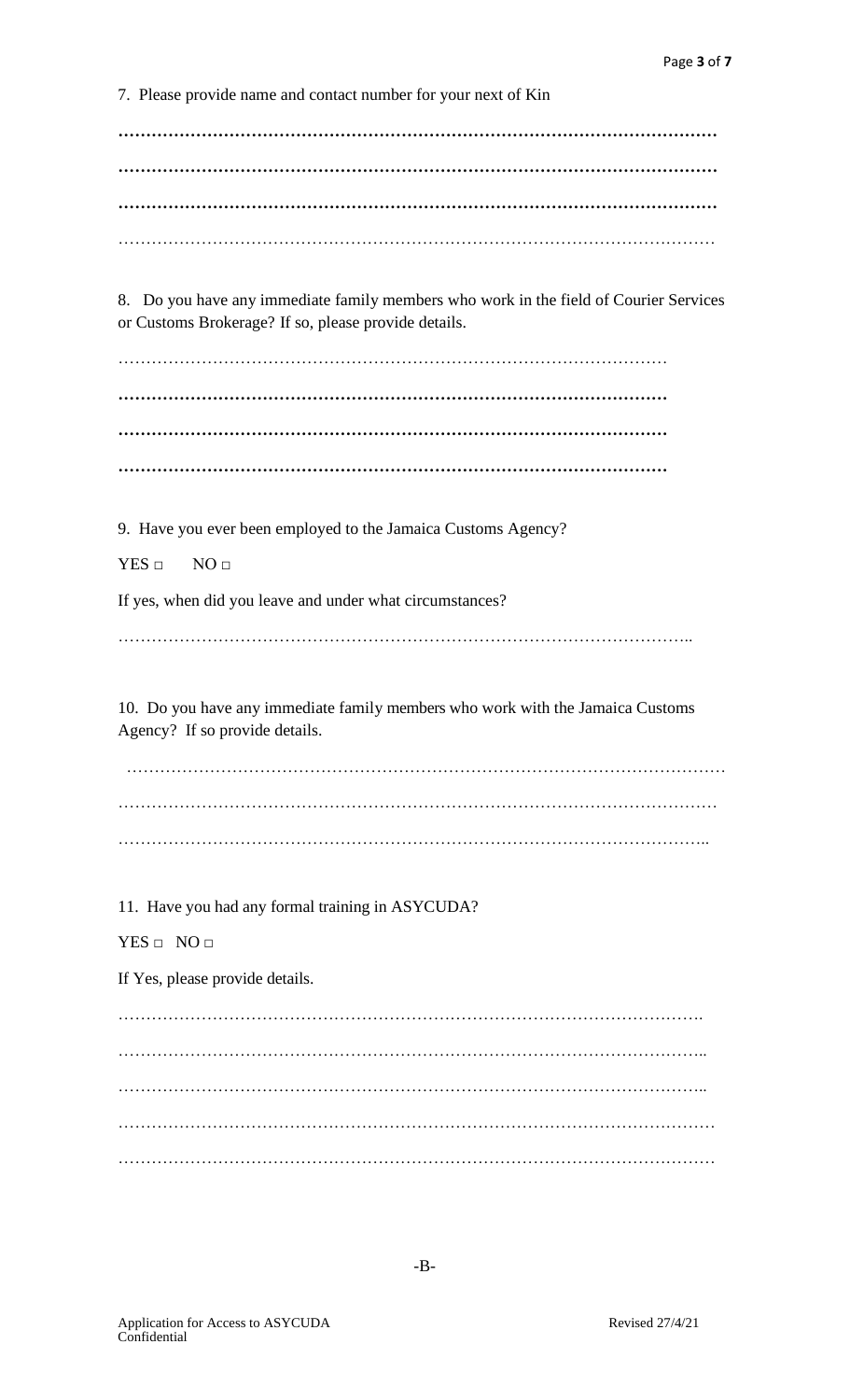12. Are you currently employed?

YES □ NO □

If yes, where, start date?

………………………………………………………………………………………. ………………………………………………………………………………………. ……………………………………………………………………………………….

#### 13. Were you previously employed?

YES □ NO □

If yes, where, start & end date?

………………………………………………………………………………………. ……………………………………………………………………….. ……………………………………………………………………….. ……………………………………………………………………………………………… ………………………………………………………………………..

14. What were your reason(s) for leaving?

……………………………………………………………………….. ……………………………………………………………………….. ……………………………………………………………………….. ……………………………………………………………………….. ……………………………………………………………………….. ……………………………………………………………………….. ………………………………………………………………………..

15. Do you have any experience in providing Courier services?

If your answer is yes, please provide details.

**……………………………………………………………………………………… ……………………………………………………………………………………… ……………………………………………………………………………………… ………………………………………………………………………………………**

16. Give detailed directions to your Courier Company address.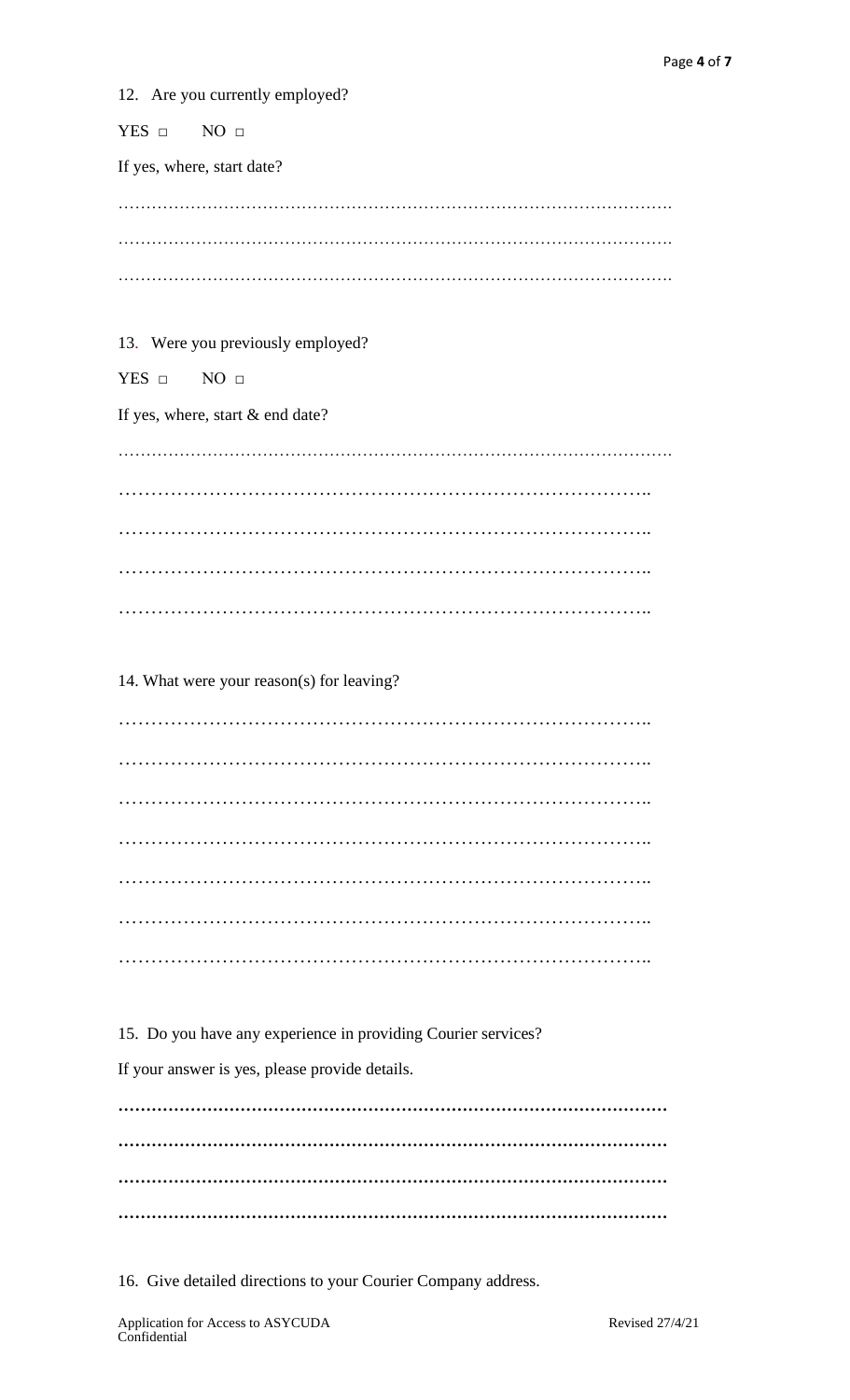………………………………………………………………………………………. ………………………………………………………………………………………. ………………………………………………………………………………………. ………………………………………………………………………………………. ………………………………………………………………………………………. ……………………………………………………………………………………..... ……………………………………………………………………………………….

17. Will the business be involved in exporting activities?

YES  $[ ]$  NO  $[ ]$  N/A  $[ ]$ 

18. Will the business be involved in freight forwarding activities?

YES  $[ ]$  NO  $[ ]$  N/A  $[ ]$ 

19. Please indicate if you are an Owner, Director, active or sleeping Partner of any business.

**Owner [ ] Director [ ] Active Partner [ ] Dormant Partner [ ] N/A [ ]**

20. Based on **Question 19 above**, if yes, what is the nature, name, address and telephone number of this business?

**………………………………………………………………………… … …………………………………………………………………………… ……………………………………………………………………………** …………………………………………………………………. ………………………………………………………………… ………………………………………………………………… ………………………………………………………………… ………………………………………………………………… ………………………………………………………………… ………………………………………………………………… …………………………………………………………………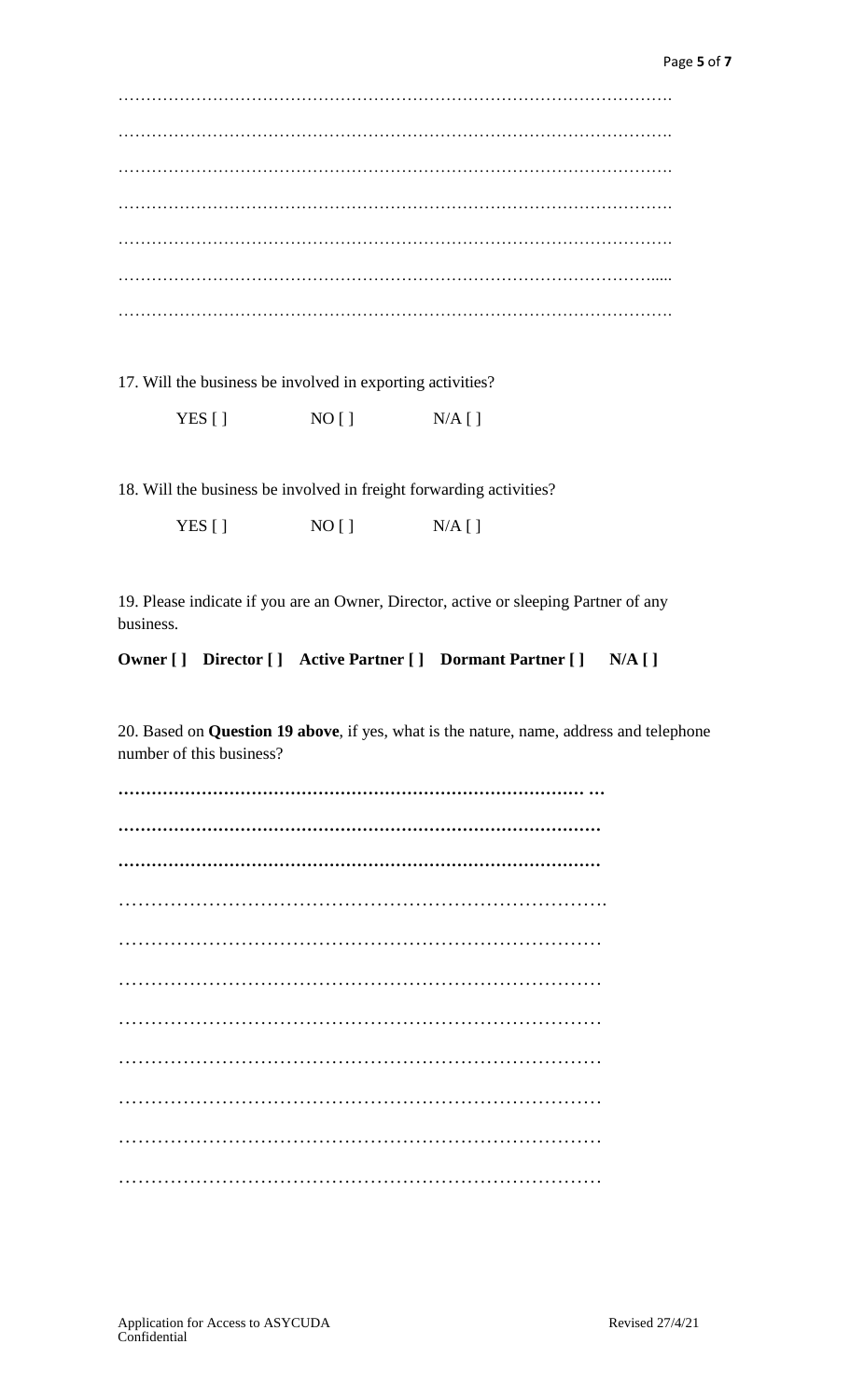21. Have you ever been arrested and charged for any offence committed in Jamaica or in any other country?

 $YES [ ]$   $NO [ ]$ 

22. If yes, please provide in detail, the nature of the offence.

**……………………………………………………………………………. ……………………………………………………………………………. ……………………………………………………………………………. ……………………………………………………………………………. ……………………………………………………………………………. ……………………………………………………………………………. ……………………………………………………………………………. …………………………………………………………………………….**

23. Were you convicted of this (these) offence(s)?

YES [ ] NO [ ]

24. If yes, please provide details of the conviction.

**….……………………………………………………………………………. …….…………………………………………………………………………. ……….………………………………………………………………………. ………….……………………………………………………………………. ……………..………………………………………………………………… ………………………………………………………………………………. ……………………………………………………………………………… …………………………………………………………………………….. …………………………………………………………………………………. ………………………………………………………………………………….**